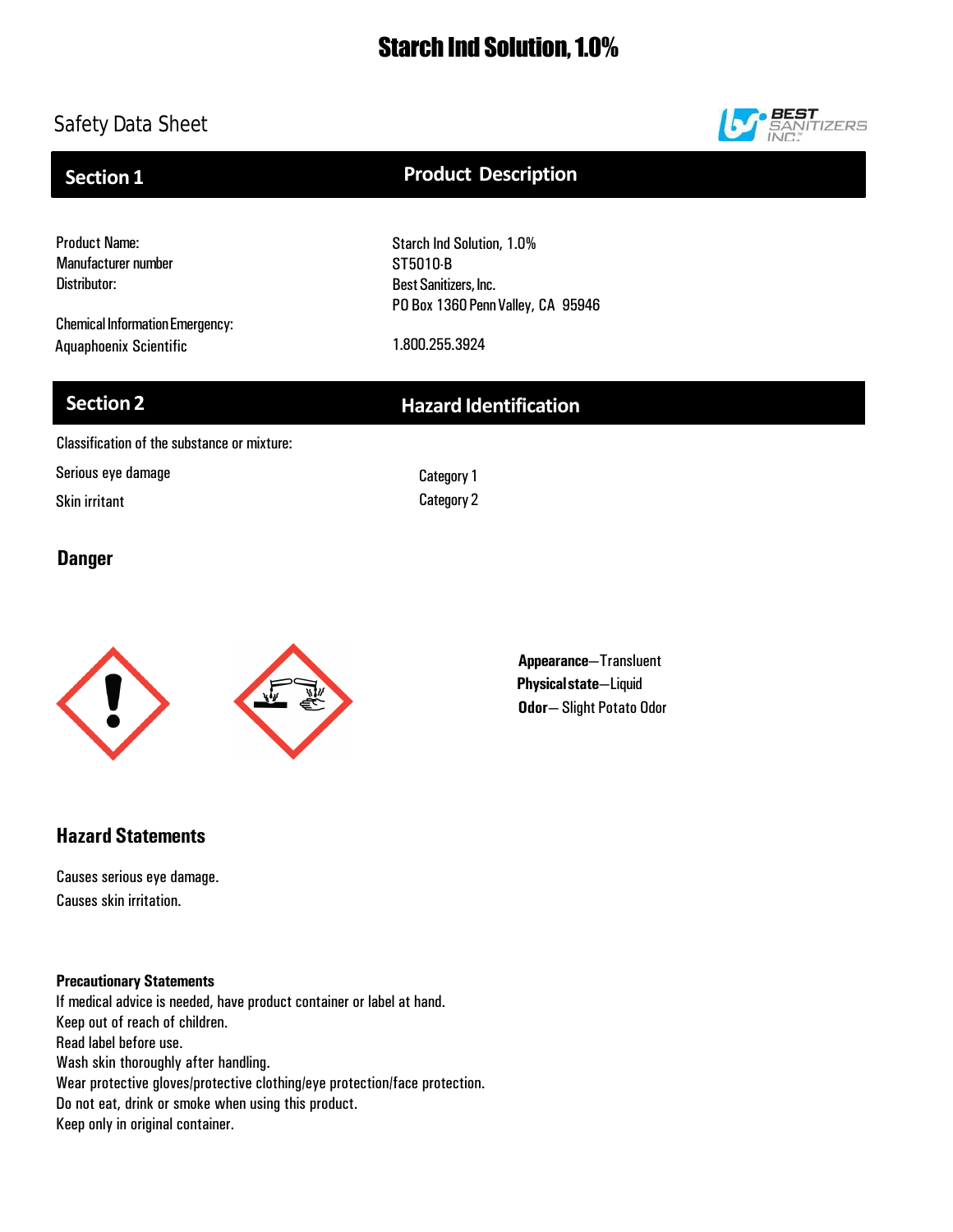IF ON SKIN (or hair): Remove/Takeoff immediately all contaminated clothing. If skin irritation occurs: Get medical attention.

IF IN EYES: Rinse cautiously with water for several minutes. Remove contact lenses, if present and easy to do. Continue rinsing.

IF SWALLOWED: Rinse mouth. DO NOT induce vomiting. Call a POISON CENTER or doctor if you feel unwell.

IF INHALED: Remove victim to fresh air and keep at rest in a position comfortable for breathing.

Specific treatment (see Section 4).

In case of fire: Use media appropriate for extinction. Store locked up.

Store in a well ventilated place. Store in corrosive resistant stainless steel container with a resistant inner liner. Dispose of contents/container according to local, regional, national, territorial, provincial, and international regulation.

### **Precautionary Statements—Disposal**

Dispose of contents/container to an approved waste disposal plant.

**Hazardsnototherwiseclassified (HNOC)**

None.

#### **Other Information**

No ingredients of Unknown Acute Toxicity.

## **Section 3 Composition/Informationon Ingredients**

| <b>Chemical Name</b>  | <b>CAS No.</b> | Weight-% |
|-----------------------|----------------|----------|
| <b>Salicylic Acid</b> | $69-72-7$      | 0.1      |
| <b>Starch</b>         | 9005-84-9      |          |
| <b>Zinc Chloride</b>  | 7646-85-7      | በ 4      |
| <b>Acetic Acid</b>    | 64-19-7        | 0.36     |

| Section 4                 | <b>First Aid Measures</b>                                                                                                                                               |
|---------------------------|-------------------------------------------------------------------------------------------------------------------------------------------------------------------------|
| <b>First Aid Measures</b> | Hold eye(s) open and rinse slowly and gently with water for 15-20 minutes. Remove                                                                                       |
| <b>Eye Contact</b>        | contact lenses, if present, after first 5 minutes, then continue rinsing eye(s). Get medical<br>advice/attention.                                                       |
| <b>Skin Contact</b>       | Wash affected area with soap and water. Rinse/flush exposed skin gently using water for<br>15-20 minutes. Get medical attention if irritation persists or if concerned. |
| <b>Inhalation</b>         | Remove to fresh air. Seek immediate medical attention if discomfort or irritation persists.                                                                             |
| Ingestion                 | Rinse mouth thoroughly. Do NOT induce vomiting.<br>Drink sips of water.                                                                                                 |
|                           | Seek medical attention if irritation, discomfort or vomiting persists.                                                                                                  |

### **Most important symptoms and effects,both acute and delayed:**

Irritation. Nausea. Headache. Shortness of breath.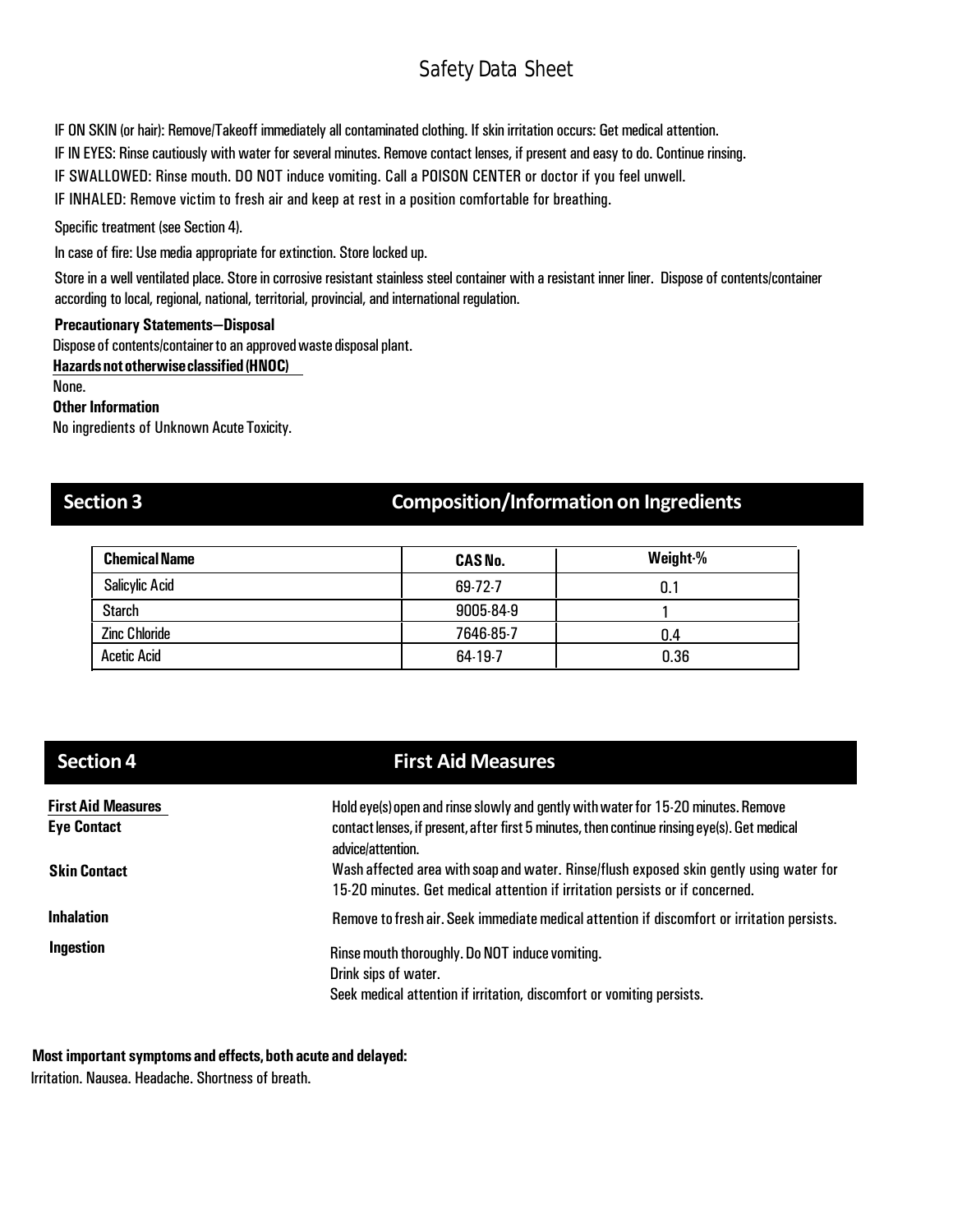#### **Indicationof any immediatemedical attention and specialtreatment needed**

If seeking medical attention, provide SDS document to physican.

## **Section 5 Fire-Fighting Measures**

### **SuitableExtinguishing Media**

If in laboratory setting, follow laboratory fire suppression procedures. Use appropriate suppression agents for adjacent combustible materials or sources of ignition. Use water, dry chemical, chemical foam, carbon dioxide, or alcohol-resistant foam.

#### **Unsuitable Extinguishing Media**

Water or foam may cause frothing.

### **Specifichazards arising fromthe chemical**

Combustion products may include carbon oxides or other toxic vapors. Use water spray to cool unopened containers.

### **Protective Equipment and Precautionsfor Firefighters**

As in any fire,wearself-containedbreathingapparatus pressure-demand,MSHA/NIOSH(approvedorequivalent)and full protective gear. Avoid contact wih skin, eyes and clothing. Move product containers away from fire or keep cool with water spray as a protective measure, where feasible.

## **Section 6 Accidental Release Measures**

#### **Personal Precautions, Protective Equipment and Emergency Procedures**

| <b>Personal Precautions</b>                          | Use personal protection recommended in Section 8. Ensure adequate ventilation, especially in<br>confined areas. Keep unprotected persons away. Keep away from ignition sources. Protect                |  |  |
|------------------------------------------------------|--------------------------------------------------------------------------------------------------------------------------------------------------------------------------------------------------------|--|--|
|                                                      | from heat. Contained spilled material by diking or using inert absorbent.                                                                                                                              |  |  |
| <b>Environment Precautions</b>                       |                                                                                                                                                                                                        |  |  |
| <b>Environmental Precautions</b>                     | Prevent entry into waterways, sewers, basements or confined areas. See Section 12 for additional<br>ecological information.                                                                            |  |  |
| Methods and material for containment and cleaning up |                                                                                                                                                                                                        |  |  |
| <b>Methods for containment</b>                       | Prevent further leakage or spillage if safe to do so. Contain and collect spillage with non-combustible                                                                                                |  |  |
|                                                      | absorbent material, (e.g. sand, earth, diatomaceous earth, vermiculite) and place in container                                                                                                         |  |  |
|                                                      | for disposal according to local/national regulations (See Section 13).                                                                                                                                 |  |  |
| Methods for cleaning up                              | Use clean non-sparking tools to collect absorbed material. May be ignited by friction, heat, sparks                                                                                                    |  |  |
|                                                      | or flames. Collect spillage. Soak up with inert absorbent material. Sweep up and shovel into suitable<br>containers for disposal. Following product recovery, flush area with water. Place in properly |  |  |
|                                                      | labeled containers. If in a laboratory setting, follow Chemical Hygiene Plan procedures.                                                                                                               |  |  |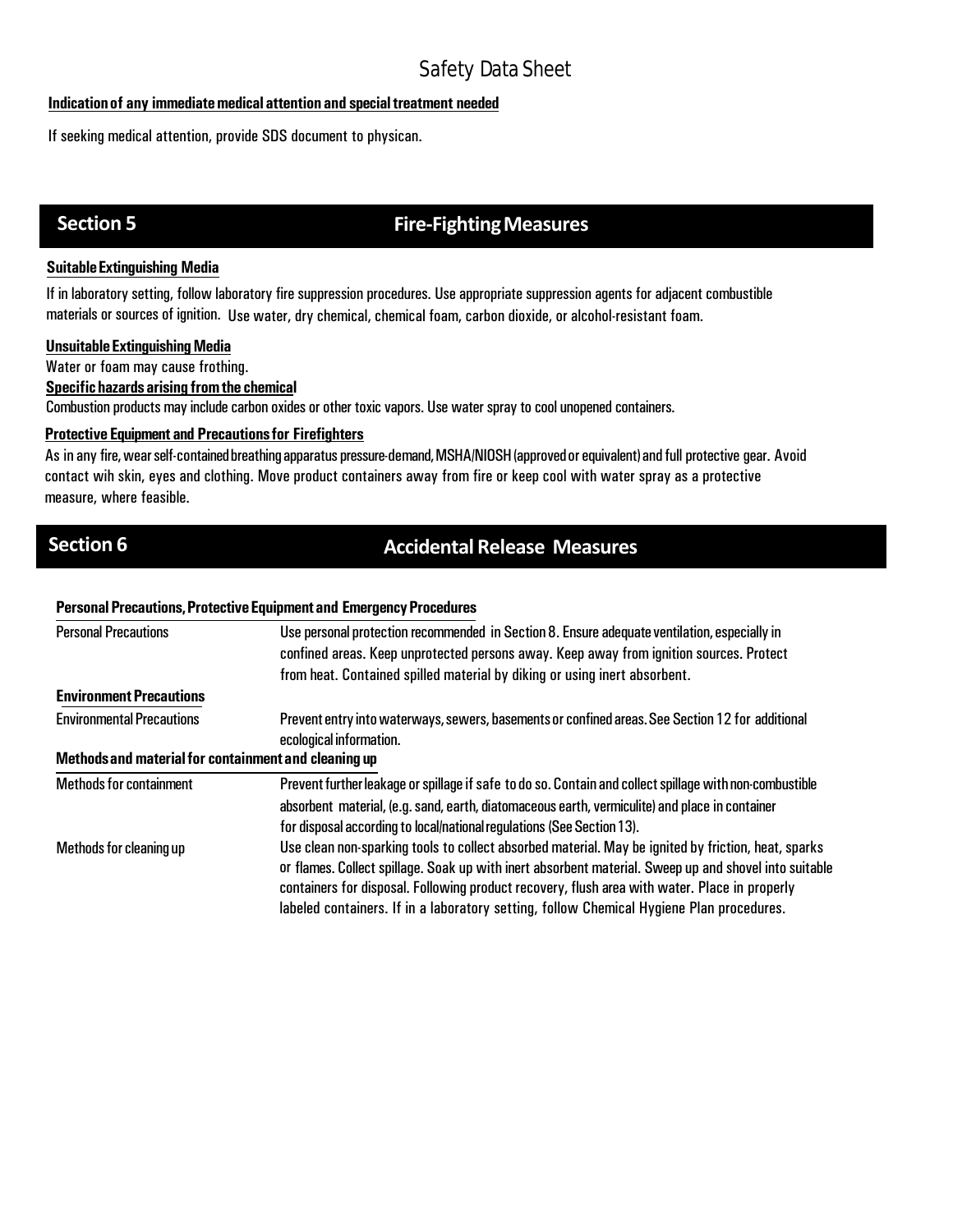# **Section 7 handling and Storage**

**Precautionsfor SafeHandling**

Advice on Safe Handling Avoid contact with skin, eyes and clothing. Absorb spillage to prevent material damage. Wash hands after handling. Follow good hygiene procedures when handling chemical materials. Avoid contact with skin, eyes and clothing. Do not Eat, Drink, or Smoke when using this product. Use personal protection recommended in Section 8.

#### **Conditionsfor safe storage,including any incompatibilities**

Storage Conditions/ Incompatible materials

Keep Containers tightly closed in a dry,cool and well-ventilated place. Avoid storage near extreme heat, ignition sources or open flame. Keep away from foodstuffs. Store from oxidizing agents. Protect from freeaing and physical damage. Keep away from food and beverage. Store away from incompatible materials.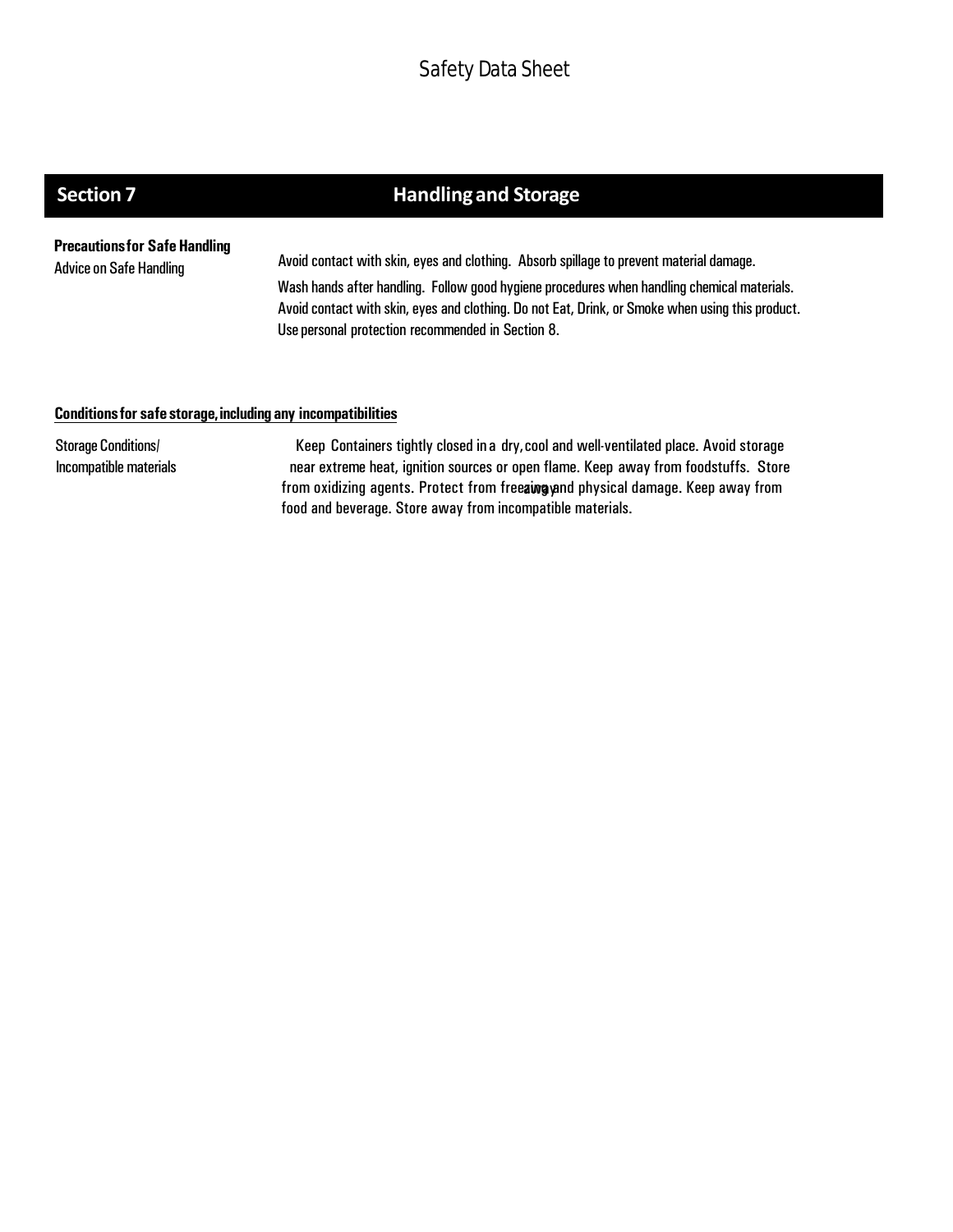# **Section 8**

# **Protection Information**

#### **ExposureGuidelines**

| <b>Control Parameters:</b>                                            | 7646-85-7, Zinc Chloride, ACGIH TLV TWA: 1 mg/m <sup>3</sup>                                                                                                                 |  |  |  |
|-----------------------------------------------------------------------|------------------------------------------------------------------------------------------------------------------------------------------------------------------------------|--|--|--|
|                                                                       | 7646-85-7, Zinc Chloride, OSHA PEL TWA: 1 mg/m <sup>3</sup>                                                                                                                  |  |  |  |
|                                                                       | 64-19-7, Acetic Acid, ACGIH TLV: 25 mg/m <sup>3</sup>                                                                                                                        |  |  |  |
|                                                                       | 64-19-7, Acetic Acid, OSHA PEL TWA: 25 mg/m <sup>3</sup>                                                                                                                     |  |  |  |
| <b>Appropriate Engineering Controls</b>                               | Emergency eyewash fountains and safety showers should be available in the immediate vicinity of use/                                                                         |  |  |  |
| <b>Engineering Controls</b>                                           | handling. Provide exhaust ventilation or other engineering controls to keep the airborne concentrations of<br>vapor or mists below the applicable workplace exposure limits. |  |  |  |
| Individual Protection Measures, such as personal protective equipment |                                                                                                                                                                              |  |  |  |
| <b>Eye/Face protection</b>                                            | Wear safety glasses with side shields (or goggles).                                                                                                                          |  |  |  |
| Skin and body protection                                              | Wear impermeable and resistant to the product/ substance/preparation protective gloves. Selection                                                                            |  |  |  |
|                                                                       | of glove material on consideration of the penetration times, rates of diffusion and degradation.                                                                             |  |  |  |
|                                                                       | If exposure limits are exceeded or irritation is experienced, NIOSH/MSHA approved respiratory                                                                                |  |  |  |
| <b>Respiratory protection</b>                                         | protection should be worn. Positive pressure supplied air respirators may be required for high                                                                               |  |  |  |
|                                                                       | airborne contaminant concentrations. Respiratory protection must be provided in accordance with<br>current local regulations.                                                |  |  |  |
| <b>General Hygiene</b>                                                | The usual precautionary measures are to be adhered to when handling chemicals. Keep away                                                                                     |  |  |  |
|                                                                       | from food, beverages and feed sources. Immediately remove all soiled and contaminated                                                                                        |  |  |  |
|                                                                       | clothing. Wash face, hands and any exposed skin thoroughly after handling. Wash contaminated                                                                                 |  |  |  |
|                                                                       | clothing and shoes before reuse. Do not Eat, Drink or Smoke when using this product. Do not inhale                                                                           |  |  |  |
|                                                                       | gases/fumes/dust/mist/vapors/aerosols. Avoid contact with the eyes and skin.                                                                                                 |  |  |  |
|                                                                       |                                                                                                                                                                              |  |  |  |

# **Section 9 Physical and Chemical Properties**

## **Informationon basicphysicaland chemicalproperties**

Formula: Odor: Odor Threshold:

See Section3 Slight Potato

Physical State: Appearance: Not Determined Color: Translucent

Liquid **Aqueous solution**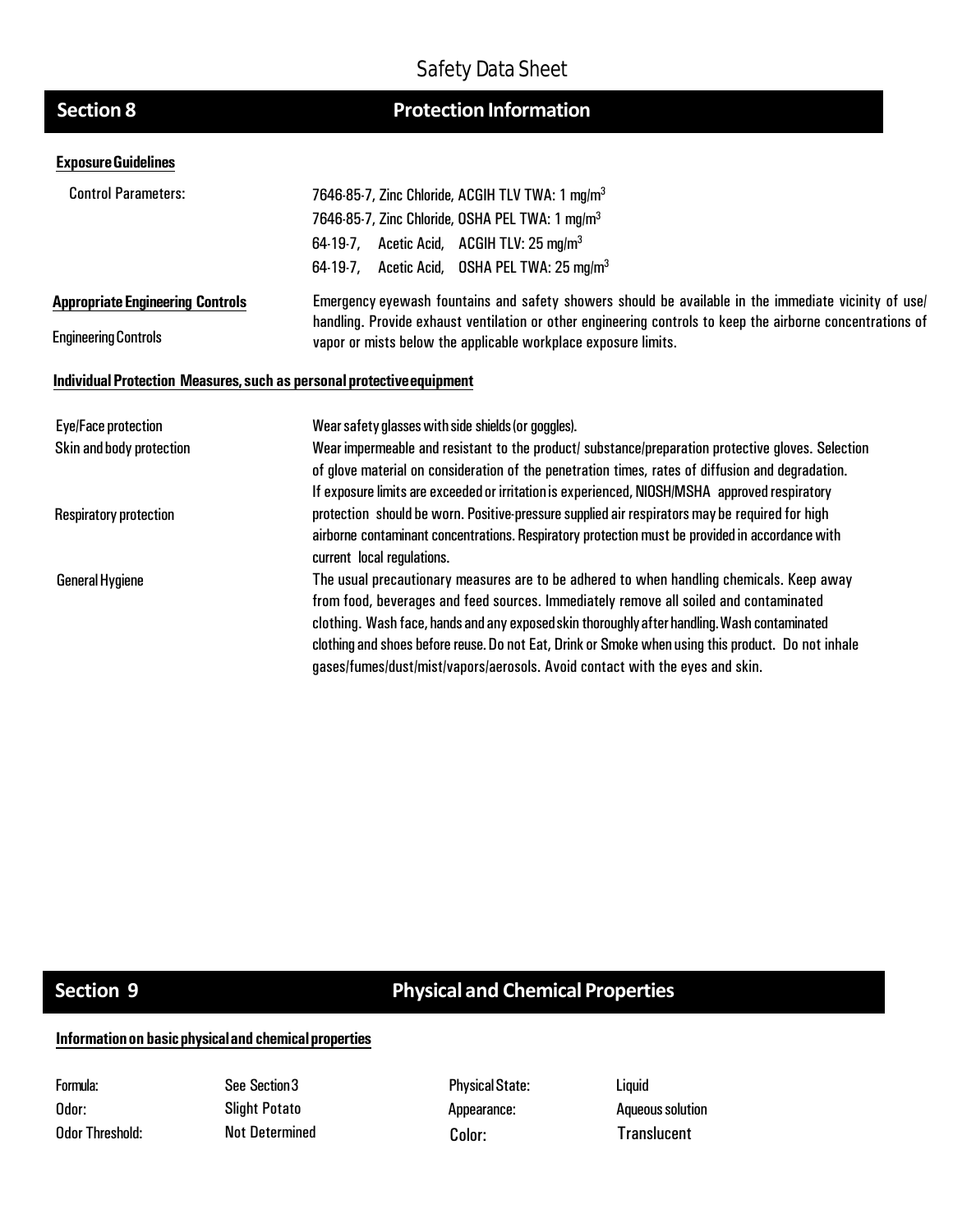| <b>Property</b>                    | <b>Values</b>                |
|------------------------------------|------------------------------|
| рH                                 | <b>Not Determined</b>        |
| <b>Meting Point/Freezing Point</b> | <b>Not Determined</b>        |
| <b>Boiling Point/Boiling Range</b> | <b>Not Determined</b>        |
| <b>Flash Point</b>                 | <b>Not Determined</b>        |
| <b>Evaporation rate</b>            | <b>Not Determined</b>        |
| Flammability (solid, gas)          | <b>Not Determined</b>        |
| <b>Flammability Limit in Air</b>   |                              |
| <b>Upper flammability limit:</b>   | <b>Not Determined</b>        |
| Lower flammability limit:          | <b>Not Determined</b>        |
| Vapor pressure:                    | <b>Not Determined</b>        |
| Vapor density:                     | <b>Not Determined</b>        |
| <b>Specific Gravity</b>            | <b>Not Determined</b>        |
| Water solubility                   | Infinite Solubility in water |
| <b>Partition coefficient</b>       | No information available     |
| <b>Autoignition temperature</b>    | <b>Not Determined</b>        |
| <b>Decomposition temperature</b>   | <b>Not Determined</b>        |
| Kinematic viscosity                | No information available     |
| <b>Dynamic viscosity</b>           | No information available     |

# **Section 10 Stabilityand ReactivityData**

| <b>Reactivity</b>                         | Nonreactive under normal conditions.                                                     |  |  |
|-------------------------------------------|------------------------------------------------------------------------------------------|--|--|
| <b>Chemical Stability</b>                 | No decompostion if used and stored according to specifications.                          |  |  |
| <b>Possibility of Hazardous Reactions</b> | No information available.                                                                |  |  |
|                                           |                                                                                          |  |  |
| <b>Conditions to avoid</b>                | Incompatible products.                                                                   |  |  |
| Incompatible materials                    | Strong oxidizing agents.                                                                 |  |  |
|                                           | Carbon oxides (CO, CO,). Fumes of hydrogen chloride and hydrogen in contact with metals. |  |  |
| <b>Hazardous Decomposition Products</b>   | Oxides of carbon.                                                                        |  |  |

# **Section 11 Toxicity Data**

### **Informationon toxicological effects**

Oral Sensitization Germcell mutagenicity Carcinogenicity Reproductive toxicity

No InformationAvailable Salicylic Acid LD50 Rat: 891 mg/kg No Information Available No Information Available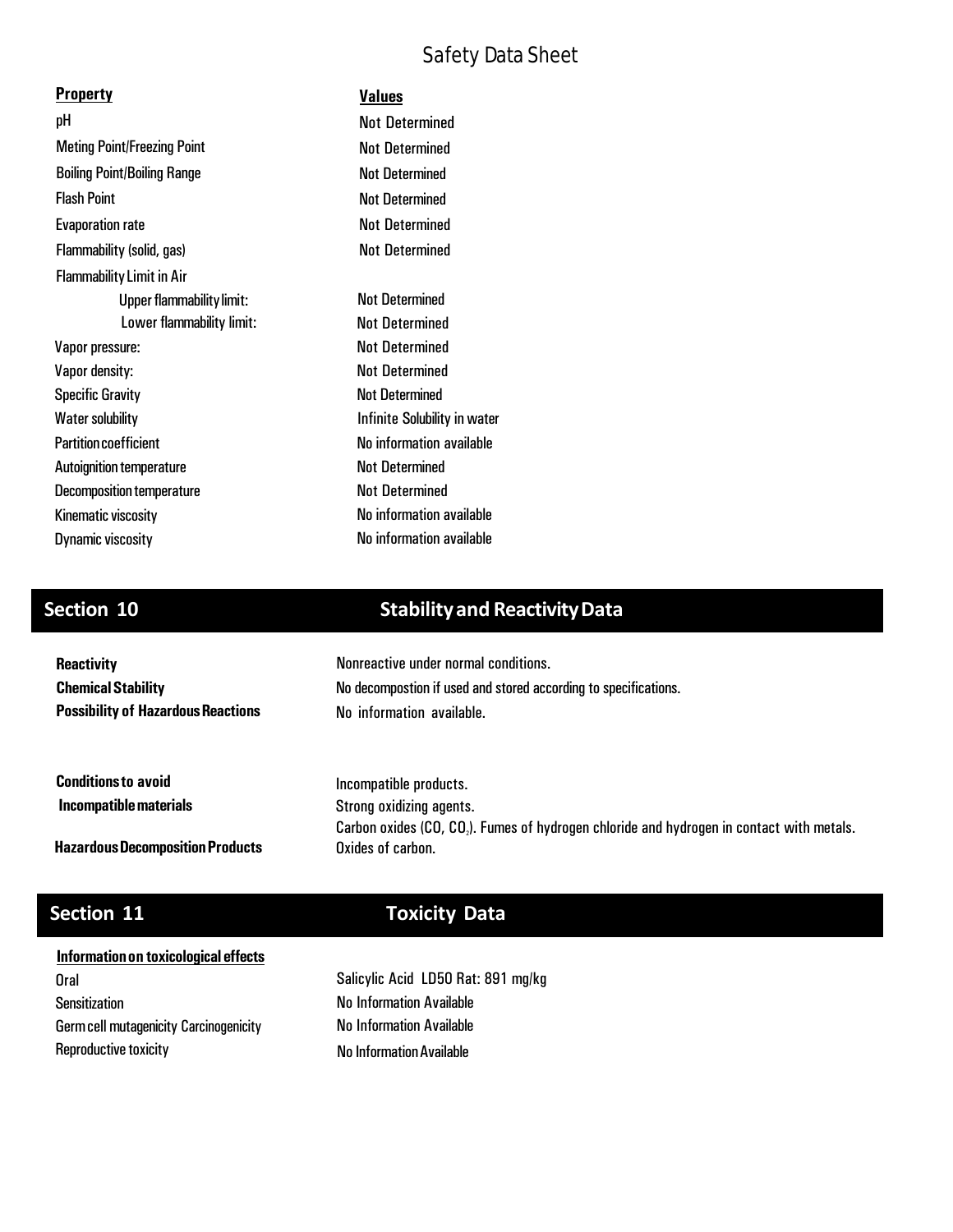# **Section 12 Ecological Data**

**Ecotoxicity**  None.

**Persistenceand degradability** Readily Biodegradable.

**Bioaccumulation** Not Bioaccumulative.

**Mobility** None.

**Other adverse effects**

None.

## **Section 13 Disposal Information**

## **Waste treatmentmethods**

Disposal of wastes **Dilute with water and flush to sewer.** All chemical waste generators must determine whether a discarded chemical is classified as hazardous waste. Disposal should be in accordance with applicable regional, national and local laws and regulations. Do not dispose together with household garbage.

**Section 14 Transport Information** 

**DOT None**